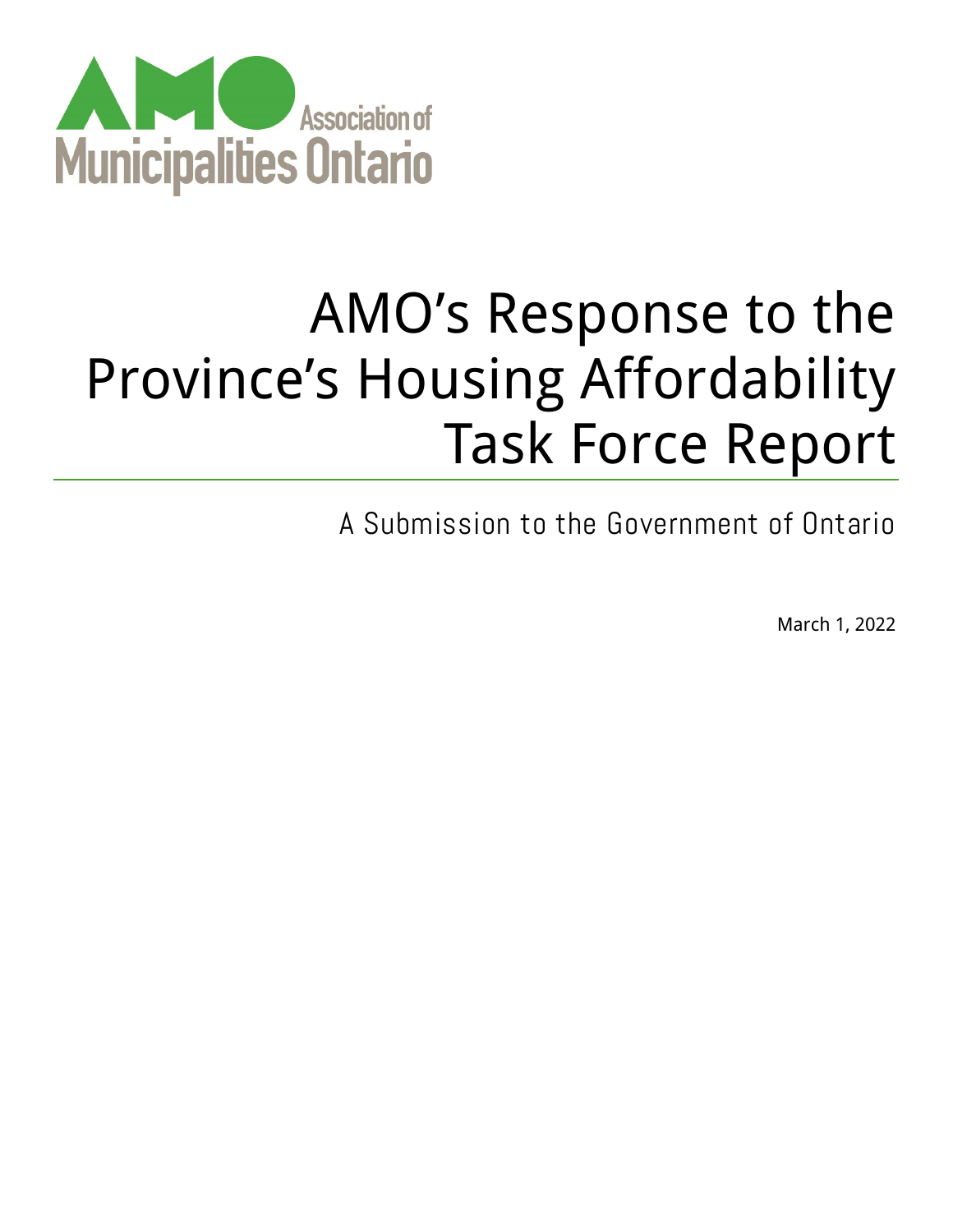#### AMO AMO's Response to the Province's Housing Affordability Task Force Report

# **Table of Contents**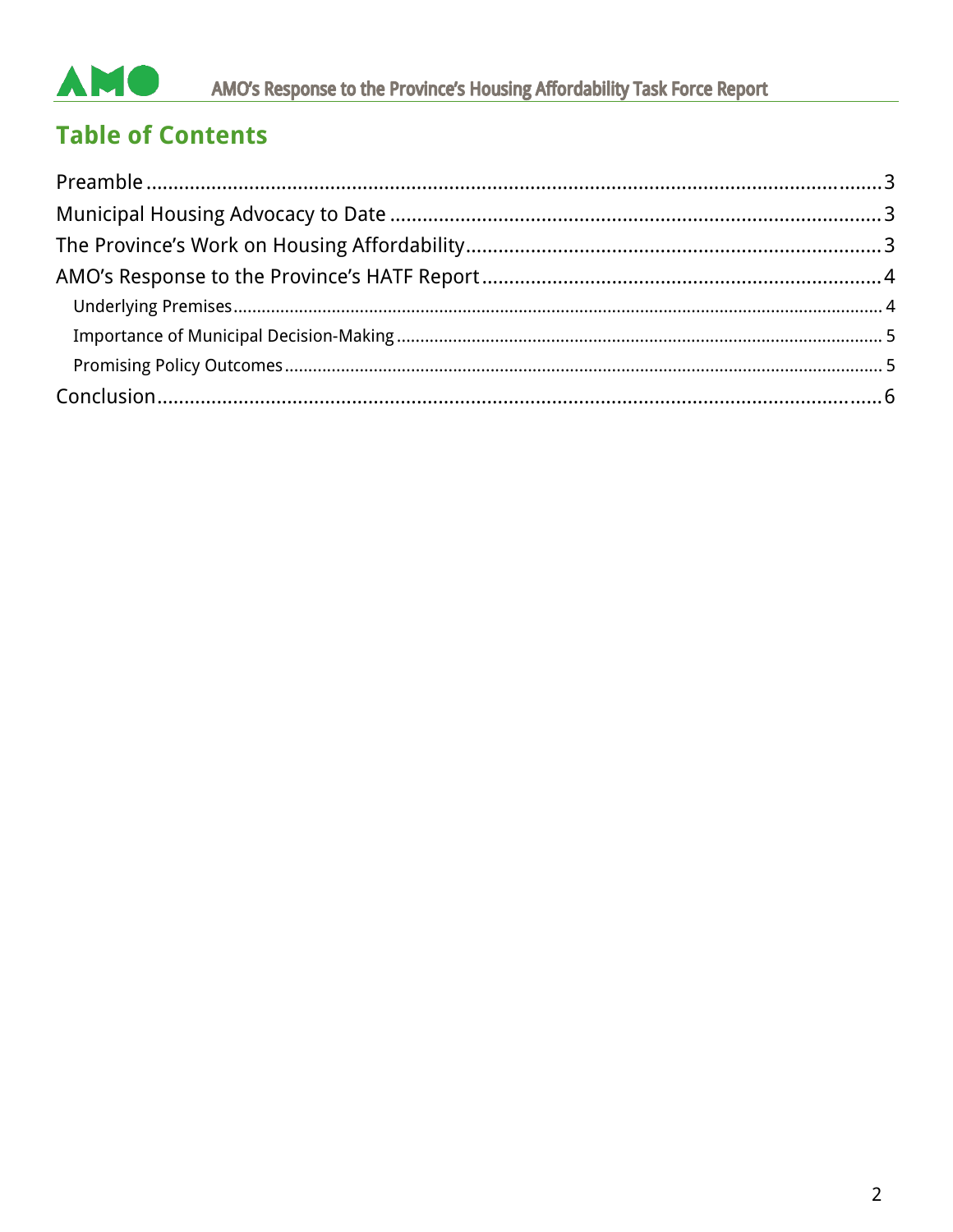

## <span id="page-2-0"></span>**Preamble**

AMO appreciates the province's commitment to addressing the housing affordability and supply crisis in Ontario. The COVID-19 pandemic has exacerbated the urgency of this work. In our view, the province needs a made-in-Ontario housing framework.

Meaningful results will only be achieved if the social determinants of health, poverty reduction, and climate change mitigation and adaptation, are also addressed. A new collective mindset and transformative change is required, as tinkering around the edges will not be successful. Now is the time to take bold action to address the systemic issues around housing affordability over the longterm. We need a new provincial framework for housing affordability that we can all sign on to and work together to achieve.

## <span id="page-2-1"></span>**Municipal Housing Advocacy to Date**

AMO has been actively involved in housing and homelessness work for years. Municipal governments and District Social Service Administration Boards (DSSABs) in the North, are critical players on the front lines and make a meaningful difference for our communities with support from the provincial and federal governments. We are well-positioned to provide advice going forward on what is necessary to address the housing crisis affecting our communities.

In recent years AMO has created several papers on housing that call for government action: ["Fixing](https://www.amo.on.ca/sites/default/files/assets/DOCUMENTS/Reports/2019/FixingHousingAffordabilityCrisis20190814.pdf)  [the Housing Affordability Crisis: Municipal Recommendations for Housing in Ontario"](https://www.amo.on.ca/sites/default/files/assets/DOCUMENTS/Reports/2019/FixingHousingAffordabilityCrisis20190814.pdf)(August 2019), ["Ending Homelessness in Ontario"](https://www.amo.on.ca/sites/default/files/assets/DOCUMENTS/Reports/2021/AMO) (December 2021), and, "A Blueprint for Action: An Integrated [Approach to Address the Ontario Housing Crisis"](https://www.amo.on.ca/sites/default/files/assets/DOCUMENTS/Policy-Updates/2022/AMO_HousingPolicyPaper_FINAL.pdf) (February 2022).

The 2019 paper made recommendations that would have served as a foundation for ongoing conversations with both the provincial and federal governments. It called for the National Housing Strategy framework to serve as a platform for the federal, provincial, and municipal orders of government to come together to talk about how best to improve housing outcomes for the people of Ontario.

The 2021 paper reiterated that the municipal role in housing and homelessness prevention cannot be understated and provided 23 potential actions to pursue an integrated systems approach.

The 2022 AMO Blueprint advocates for bold action and leadership by all three orders of government and private, non-profit, and co-operative housing sectors (collectively referred to as "development sector") to address the housing crisis in Ontario. It provides nearly 90 recommendations that, if implemented by all parties, would improve affordability, diversify the housing mix, and increase supply.

## <span id="page-2-2"></span>**The Province's Work on Housing Affordability**

As you know, AMO was disappointed that in December 2021, the province [created](https://news.ontario.ca/en/release/1001289/ontario-appoints-housing-affordability-task-force) a Housing [Affordability Task Force \(HATF\)](https://news.ontario.ca/en/backgrounder/1001286/ontario-names-chair-and-members-of-housing-affordability-task-force?utm_source=newsroom&utm_medium=email&utm_campaign=%2Fen%2Frelease%2F1001289%2Fontario-appoints-housing-affordability-task-force&utm_term=public) that lacked any municipal representation. Despite this, best efforts were made to provide municipal perspectives in that process, in hopes that our members would have enough time to provide reactions to the HATF report before the government proceeded.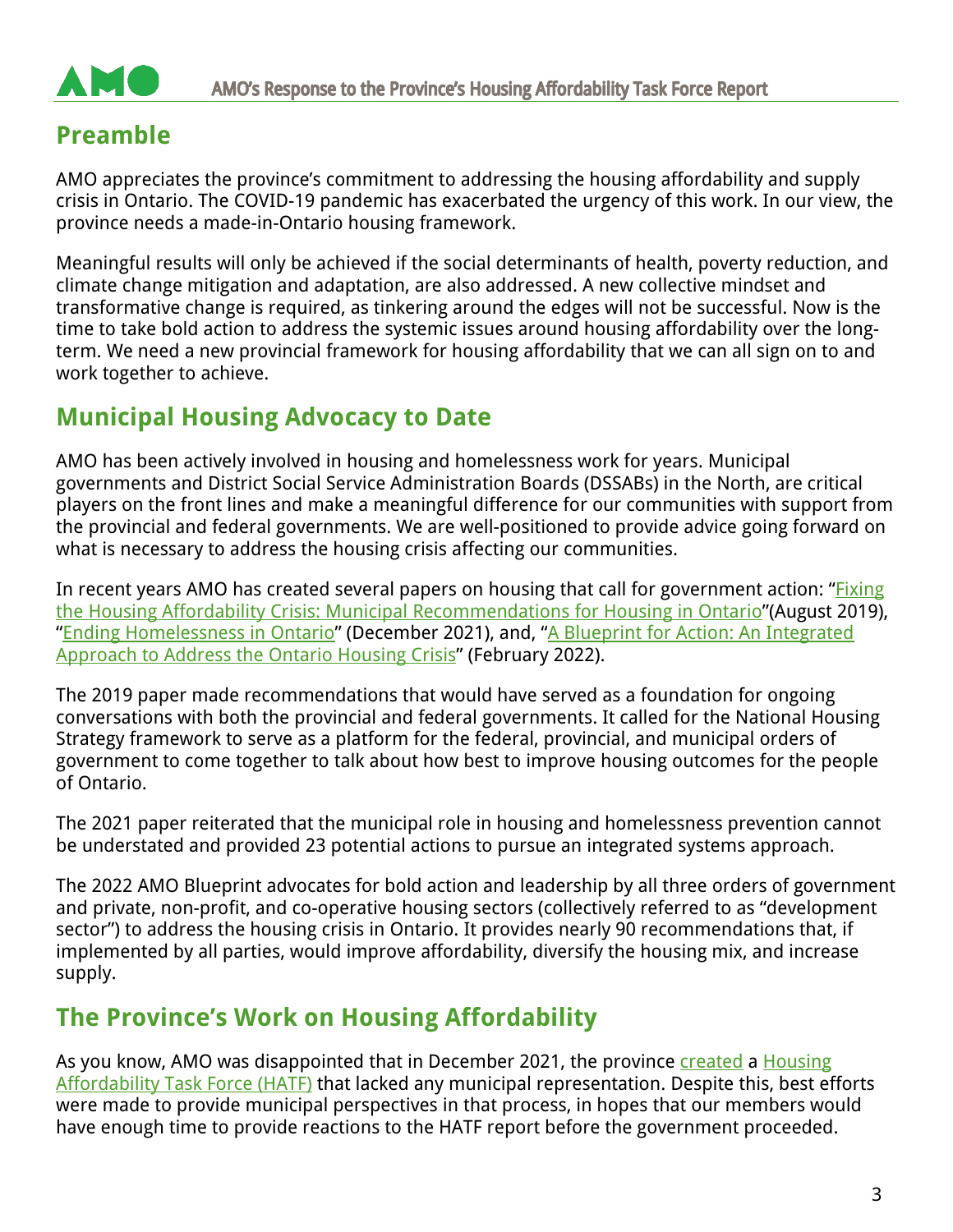

AMO recognized the HATF had a narrower scope for consultation, which is why we focused instead on commenting on the province's **Housing Affordability Survey (January 13, 2022)**, and making sure there was AMO participation at the [Ontario-Municipal Housing Summit](https://news.ontario.ca/en/release/1001442/ontario-municipal-summit-seeks-solutions-to-build-more-homes) (January 19, 2022), and the [Rural Housing Roundtable](https://news.ontario.ca/en/release/1001464/ontario-hosts-successful-rural-housing-roundtable) at the Rural Ontario Municipal Association conference (January 23, 2022).

Each of these milestones provided AMO with an opportunity to illustrate how complex the crisis is and the need for an all-of-government approach to truly fix it. Those meetings made it clear that a refresh to our 2019 housing positions was needed. That is why the AMO Housing **Blueprint** was developed. The positions were informed by our AMO Affordable Housing and Planning Task Forces and AMO Board of Directors who met in January and February.

Then, the province's **[Housing Affordability Task Force's \(HATF\) report](https://files.ontario.ca/mmah-housing-affordability-task-force-report-en-2022-02-07-v2.pdf)** was released on February 8, 2022. AMO's Planning and Affordable Housing Task Forces and the AMO Executive met separately to discuss the HATF. In the end, significant concerns were raised that many premises and recommendations in the HATF report do not align with AMO's positions on housing. Therefore, AMO is writing to strongly encourage the Ministry to consider the comments below and recommendations made in our Housing Blueprint as it considers how to move ahead with solving these housing challenges.

## <span id="page-3-0"></span>**AMO's Response to the Province's HATF Report**

Based on conversations to date, AMO will not be providing thoughts on individual recommendations in the HATF report. Members were concerned that doing so would be given that many would require details that we do not have, and that many are based on premises that AMO cannot support.

Rather, AMO respectfully submits high-level comments on the HATF report in hopes that the province will consider them fully as it continues its work.

#### <span id="page-3-1"></span>**Underlying Premises**

First, the HATF's report fails to recognize the role that all orders of government and the development industry play to meaningfully contribute to addressing the housing crisis in Ontario. The HATF recommendations on their own will not address the housing crisis that Ontario faces. Specifically, the private sector alone will not necessarily increase housing affordability without government interventions through various planning and financial instruments.

Further, it seems to have been guided by the premise that the solutions are primarily at the local level to address barriers caused by municipalities and their councils.

Finally, the scope of the report was too narrow by applying the premise that increasing any sort of supply will address affordability. AMO does not believe this will be the case. More targeted action is required to ensure the right mix of supply will meet the needs of the people of Ontario of all income levels.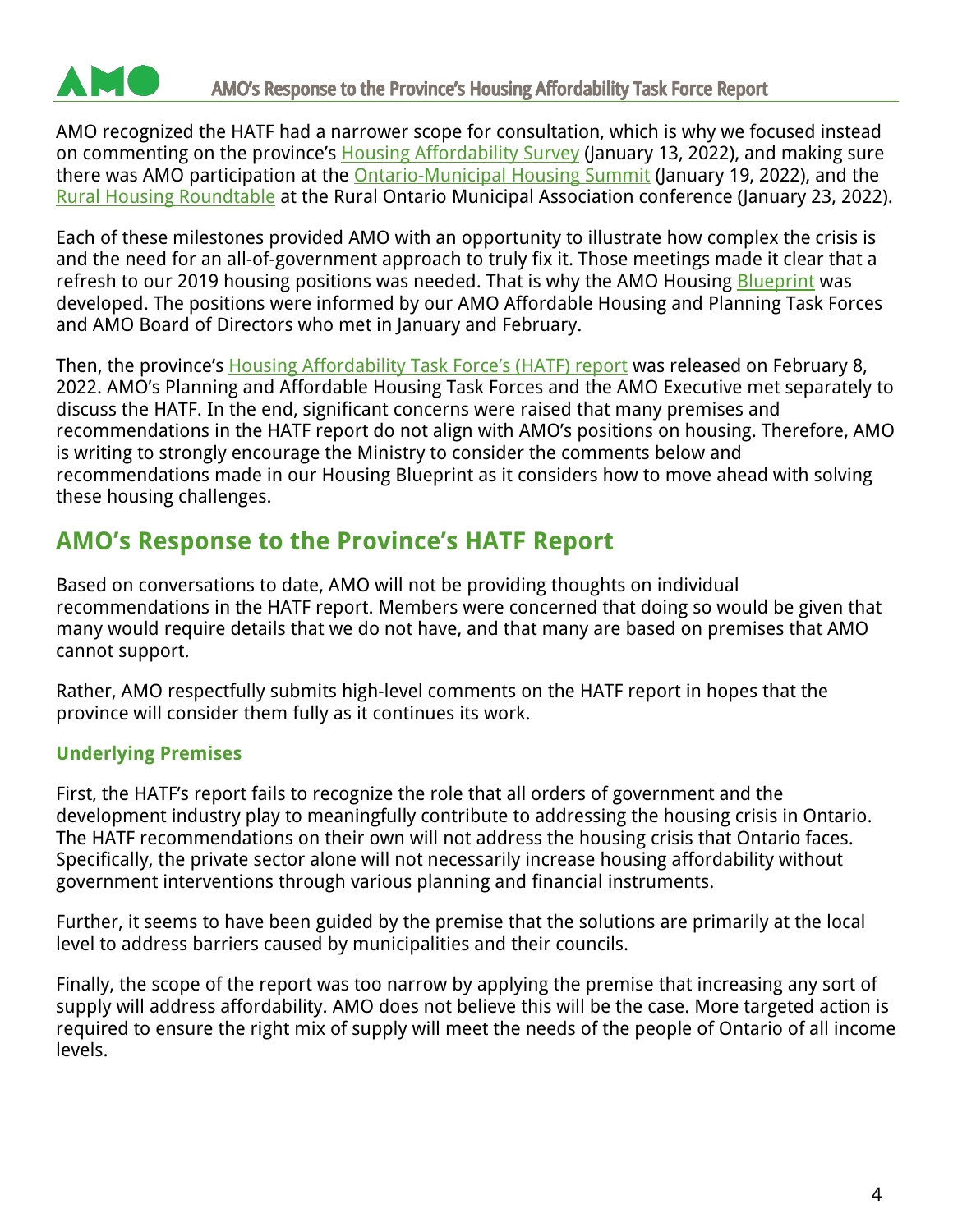#### <span id="page-4-0"></span>**Importance of Municipal Decision-Making**

**AME** 

The report does not recognize the insight into local issues that municipal elected officials and staff have in relation to their communities, including how best to achieve housing targets and intensification. A strengthened and more centralized role for the province in local planning decisions would limit local autonomy and de-value community input.

The HATF report also focuses too much on municipal planning and development approvals. It leaves gaps in areas that were not considered such as the bottle neck at the Ontario Land Tribunal (OLT) which has slowed down housing development and contributed to higher housing and municipal costs. More work is needed to determine how the approval timing creates pressures on municipal planning staff who are pulled away from approval work to focus on OLT cases. We continue to also ask that De Novo hearings be removed from the OLT process toolbox.

There is also an assumption that municipal development charges and fees unnecessarily increase housing costs, and do not respect the principle that growth must pay for growth. There is no guarantee and no mechanism identified that developers would pass on the savings to consumers to decrease the price of the home or rental unit.

Another concern is that the broader use of surety bonds has been suggested as long-term solution. The financial risk associated with accepting a different instrument of financial security rests with the municipality and ultimately, the local property taxpayer. The decision to accept the appropriateness of such an instrument should remain a local decision, informed by all available evidence.

In our view, many of the recommendations put forward were done so without sufficient municipal engagement or consideration. If implemented, they could erode local decision making and are often punitive in nature. This is not productive when only working together constructively will result in the outcomes we all seek.

#### <span id="page-4-1"></span>**Promising Policy Outcomes**

The report has some promising policy outcomes for further investigation, including increasing the supply of rental housing, missing middle housing, increasing second suites and garden suites, and increasing density, particularly in Major Transit Station Areas (MTSAs). The province should consider achieving their policy objectives by establishing intensification targets and providing the necessary funding and support for municipalities as they achieve those targets through their official plan policies, based on their understanding of their communities.

It is critical that sufficient attention and action be given to regional differences across the province. In some cases, how policy outcomes can be delivered need more consideration. For example, the high cost of servicing land and staffing capacity challenges in rural and northern Ontario ought to be recognized and addressed. As well, the complexity of the Provincial Policy Statement (PPS) was mentioned but fell short of highlighting the need to revise the PPS to productively enhance growth and development planning beyond rural Ontario's settlement areas.

We have long advocated that with the complexity and lack of clarity between the *Planning Act*, Growth Plans, and the PPS, the province needs to take immediate steps to remove ambiguity in and between these policy instruments to assist those working with them to allow a more streamlined approach. Additionally, the province should implement an integrated One Window approach